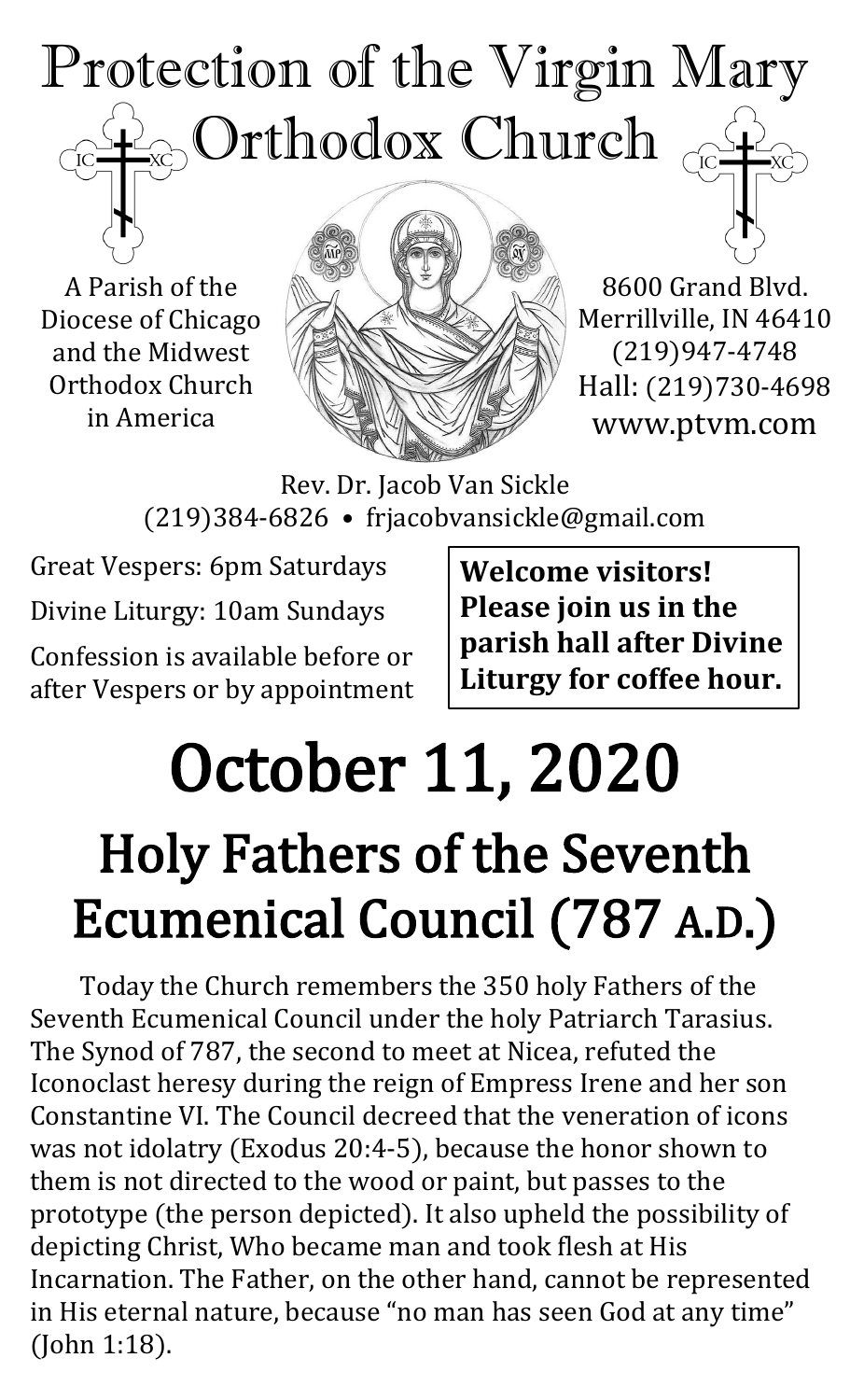The second Council of Nicaea is the seventh and last Ecumenical Council recognized by the Orthodox Church. This does not mean that there may not be ecumenical Councils in the future although, in holding the seventh place, the Council of Nicaea has taken to itself the symbol of perfection and completion represented by this number in Holy Scripture (e.g. Gen. 2:1-3). It closes the era of the great dogmatic disputes which enabled the Church to describe, in definitions excluding all ambiguity, the bounds of the holy Orthodox Faith. It was not simply the veneration of the holy images that the Fathers defended in these terms but the very reality of the Incarnation of the Son of God.

The council met from September 24 to October 13 in the year 787. In the Slavic tradition, the Holy Fathers of the Seventh Council are commemorated on the Sunday nearest October 11.

## HYMNS OF THE DAY

#### Tone 1 – Resurrectional Troparion

When the stone had been sealed by the Jews, while the soldiers were guarding Your most pure body, You rose on the third day, O Savior, granting life to the world. The powers of heaven therefore cried to You, O Giver of Life: "Glory to Your Resurrection, O Christ! Glory to Your Kingdom!// Glory to Your dispensation, O You who love mankind!"

#### Tone 4 – Patronal Troparion

Today the faithful celebrate the feast with joy, illumined by your coming, O Mother of God. Beholding your pure image we fervently cry to you: Encompass us beneath the precious veil of your protection. Deliver us from every form of evil by entreating Christ, your Son and our God// that He may save our souls.

#### Tone 8 – Troparion of the Holy Fathers

You are most glorious, O Christ our God! You have established the Holy Fathers as lights on the earth. Through them You have guided us to the true Faith.// O greatly compassionate One, glory to You!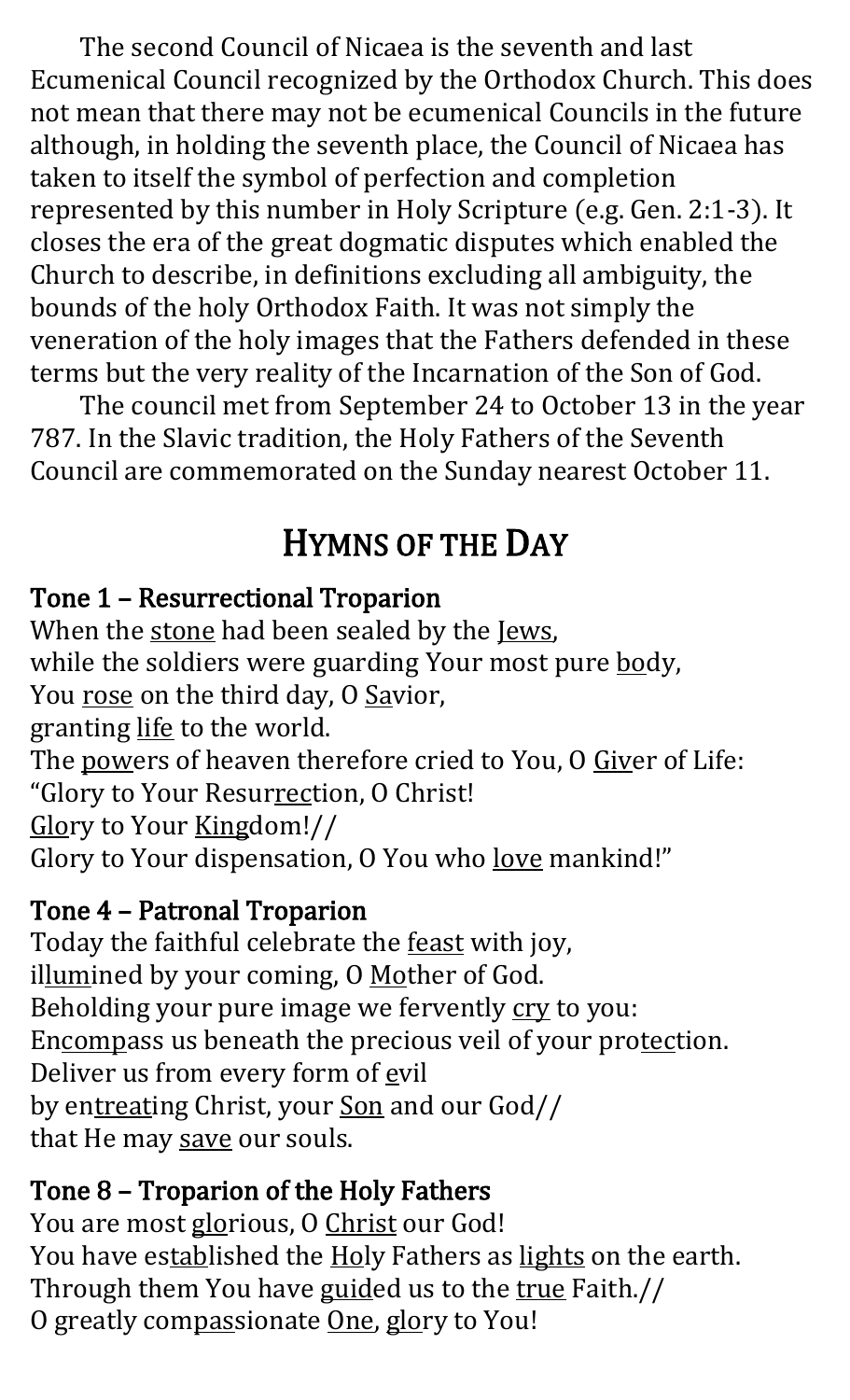#### Tone 1 – Resurrectional Kontakion

As God, You rose from the tomb in glory, raising the world with Yourself. Human nature praises You as God, for death has vanished. Adam exults, O Master! Eve rejoices, for she is freed from bondage and cries to You:// "You are the Giver of Resurrection to all, O Christ!"

#### Tone 6 – Kontakion of the Holy Fathers

The Son Who shone forth from the Father was ineffably born, two-fold in nature, of a woman. Having beheld Him, we do not deny the image of His form, but depict it piously and revere it faithfully. Thus, keeping the True Faith,// the Church venerates the icon of Christ Incarnate.

#### Tone 3 – Patronal Kontakion

Today the Virgin stands in the midst of the Church, And with choirs of saints she invisibly prays to God for us. Angels and bishops worship.

Apostles and prophets rejoice together,//

Since for our sake she prays to the eternal God.

## SCRIPTURE READINGS

#### Tone 1 – Resurrection Prokeimenon (Psalm 32)

Let Your mercy, O Lord, be upon us /as we have set our hope on You!

#### Tone 4 – Song of the Fathers (Daniel 3)

Blessed are You, O Lord God of our fathers, and praised and glorified is Your name forever!

#### Epistle: 2 Corinthians 9.6-11 (Sunday)

Brethren: This I say: "He who sows sparingly will also reap sparingly, and he who sows bountifully will also reap bountifully."

So let each one give as he purposes in his heart, not grudgingly or of necessity; for God loves a cheerful giver. And God is able to make all grace abound toward you, that you, always having all sufficiency in all things, may have an abundance for every good work. As it is written: "He has dispersed abroad, He has given to the poor; His righteousness endures forever."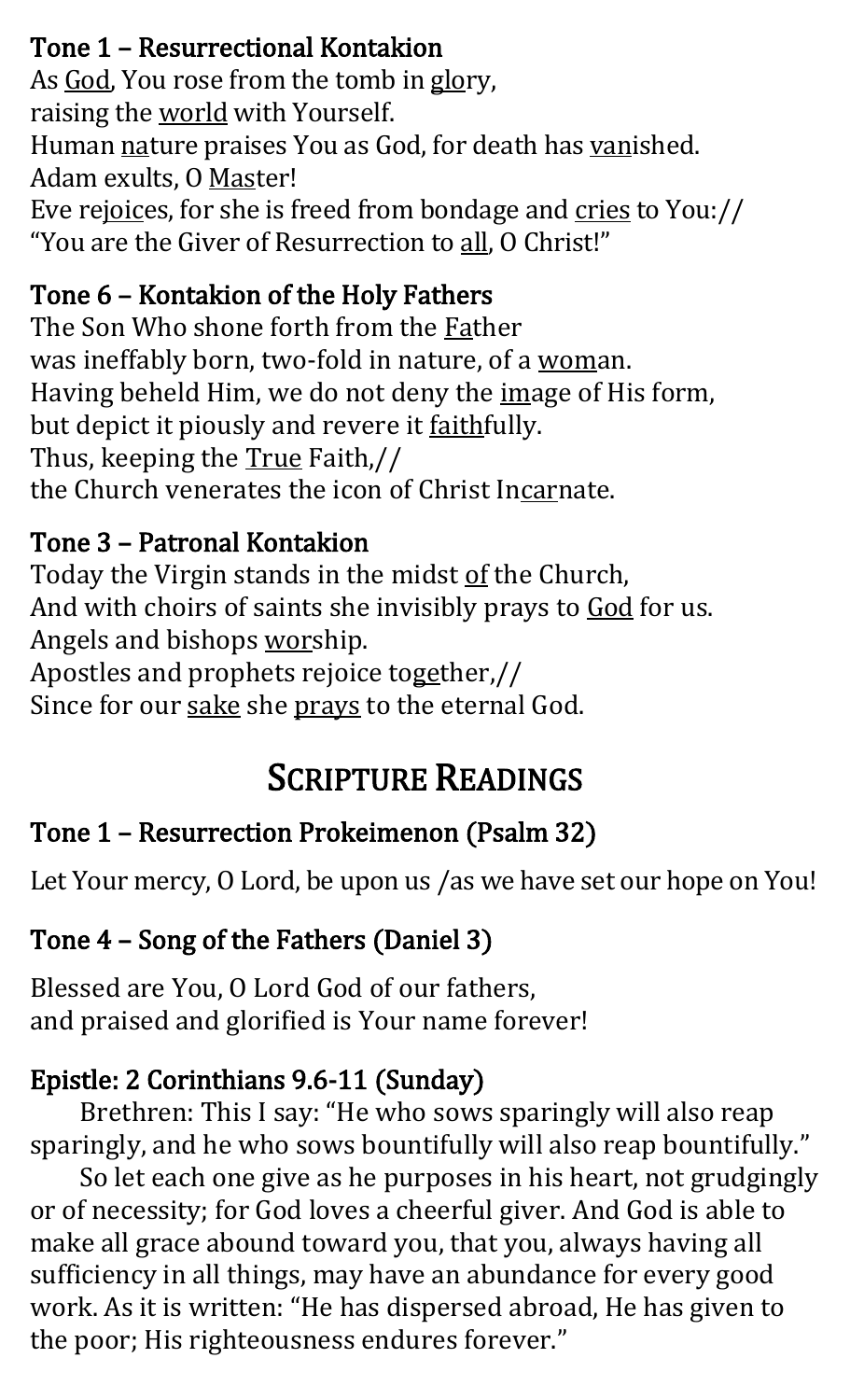Now may He who supplies seed to the sower, and bread for food, supply and multiply the seed you have sown and increase the fruits of your righteousness, while you are enriched in everything for all liberality, which causes thanksgiving through us to God.

#### Hebrews 13.7-16 (Holy Fathers)

 Brethren, remember those who rule over you, who have spoken the word of God to you. Follow their faith, considering the fruits of their conduct. Jesus Christ is the same yesterday, today, and forever.

Do not be carried about with various and strange doctrines. For it is good that the heart be established by grace, not with foods which have not profited those who pursue them. We have an altar from which those who serve the tabernacle have no right to eat. For the bodies of those animals, whose blood is brought into the sanctuary by the high priest for sin, are burned outside the camp. Therefore, Jesus also, that He might sanctify the people with His own blood, suffered outside the gate.

Therefore, let us go forth to Him, outside the camp, bearing His reproach. For here we have no lasting city, but we seek the one to come. Therefore, by Him, let us continually offer the sacrifice of praise to God, that is, the fruit of our lips, giving thanks to His name. But do not forget to do good and to share, for with such sacrifices God is well pleased.

#### Gospel: Luke 7.11-16 (Sunday)

At that time, it happened that Jesus went into a city called Nain; and many of His disciples went with Him, and a large crowd. And when He came near the gate of the city, behold, a dead man was being carried out, the only son of his mother; and she was a widow. And a large crowd from the city was with her. When the Lord saw her, He had compassion on her and said to her, "Do not weep."

Then He came and touched the open coffin, and those who carried him stood still. And He said, "Young man, I say to you, arise."

So he who was dead sat up and began to speak. And He presented him to his mother. Then fear came upon all, and they glorified God, saying, "A great prophet has risen up among us," and, "God has visited His people."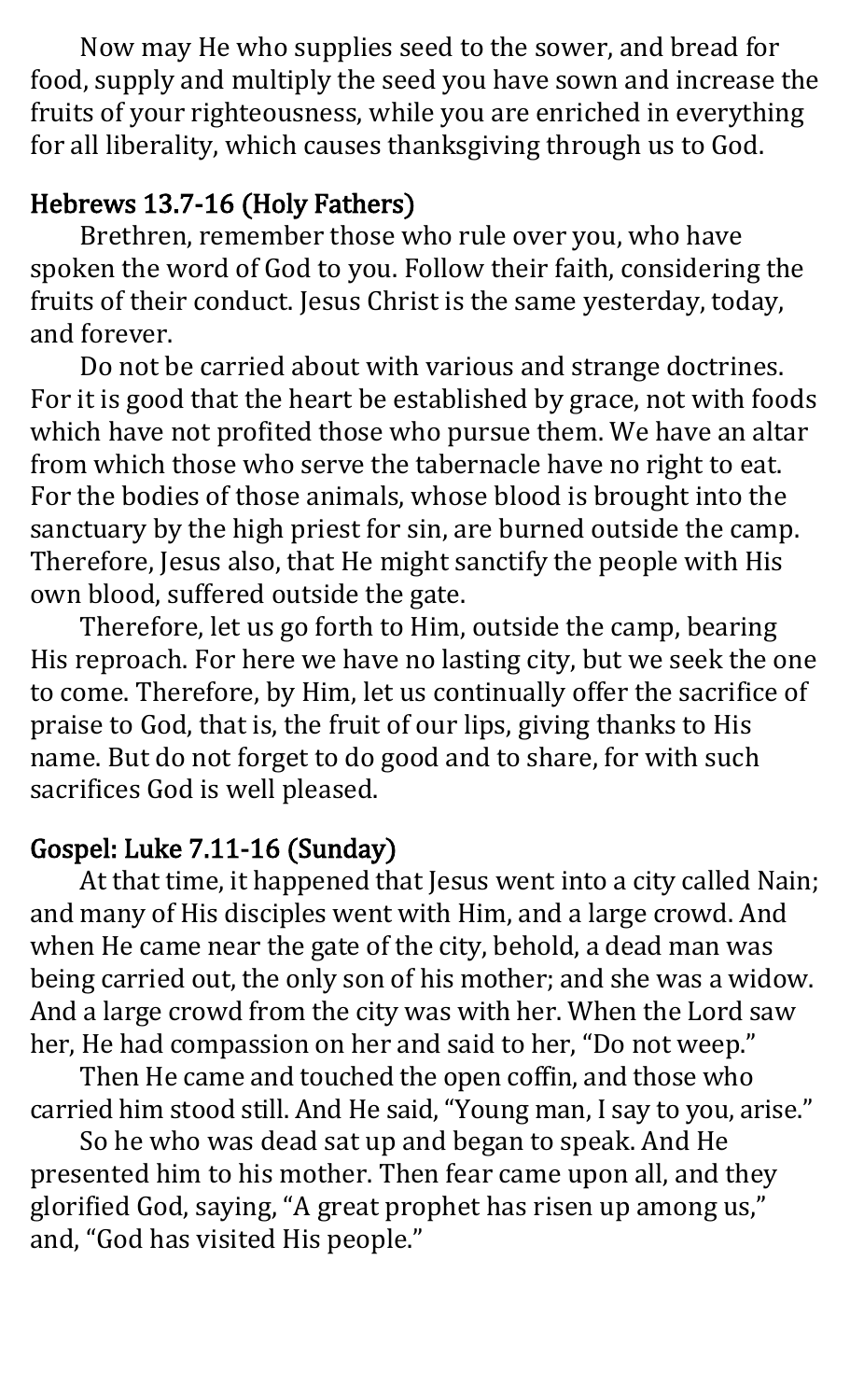#### John 17:1-13 (Holy Fathers)

And again, Jesus spoke these words, lifted up His eyes to heaven, and said: "Father, the hour has come. Glorify Your Son, that Your Son also may glorify You, as You have given Him authority over all flesh, that He should give eternal life to as many as You have given Him. And this is eternal life, that they may know You, the only true God, and Jesus Christ whom You have sent. I have glorified You on the earth. I have finished the work which You have given Me to do. And now, O Father, glorify Me together with Yourself, with the glory which I had with You before the world was. I have manifested Your name to the men whom You have given Me out of the world. They were Yours, You gave them to Me, and they have kept Your word. Now they have known that all things which You have given Me are from You.

"For I have given to them the words which You have given Me; and they have received them, and have known surely that I came forth from You; and they have believed that You sent Me. I pray for them. I do not pray for the world but for those whom You have given Me, for they are Yours. And all Mine are Yours, and Yours are Mine, and I am glorified in them. Now I am no longer in the world, but these are in the world, and I come to You. Holy Father, keep through Your name those whom You have given Me, that they may be one as We are.

 "While I was with them in the world, I kept them in Your name. Those whom You gave Me I have kept; and none of them is lost except the son of perdition, that the Scripture might be fulfilled. But now I come to You, and these things I speak in the world, that they may have My joy fulfilled in themselves."

#### WE REMEMBER IN PRAYER

N.Dep. Mary Tinney Ev.Mem. Catherine Callas ('95) Vasil Koveck ('78)

Health & Salv. Met. Theodosius Archbp. David Archpr. Peter Archpr. John Mat. Margaret

Mat. Anne Pr. Christopher Mat. Jennifer Andrew Gideon Kevin

Michael Mostabayev ('30) Jon Tanya Jovan Julia Warren Tom

Michael Yankovich ('58)

Michael Hofman ('48)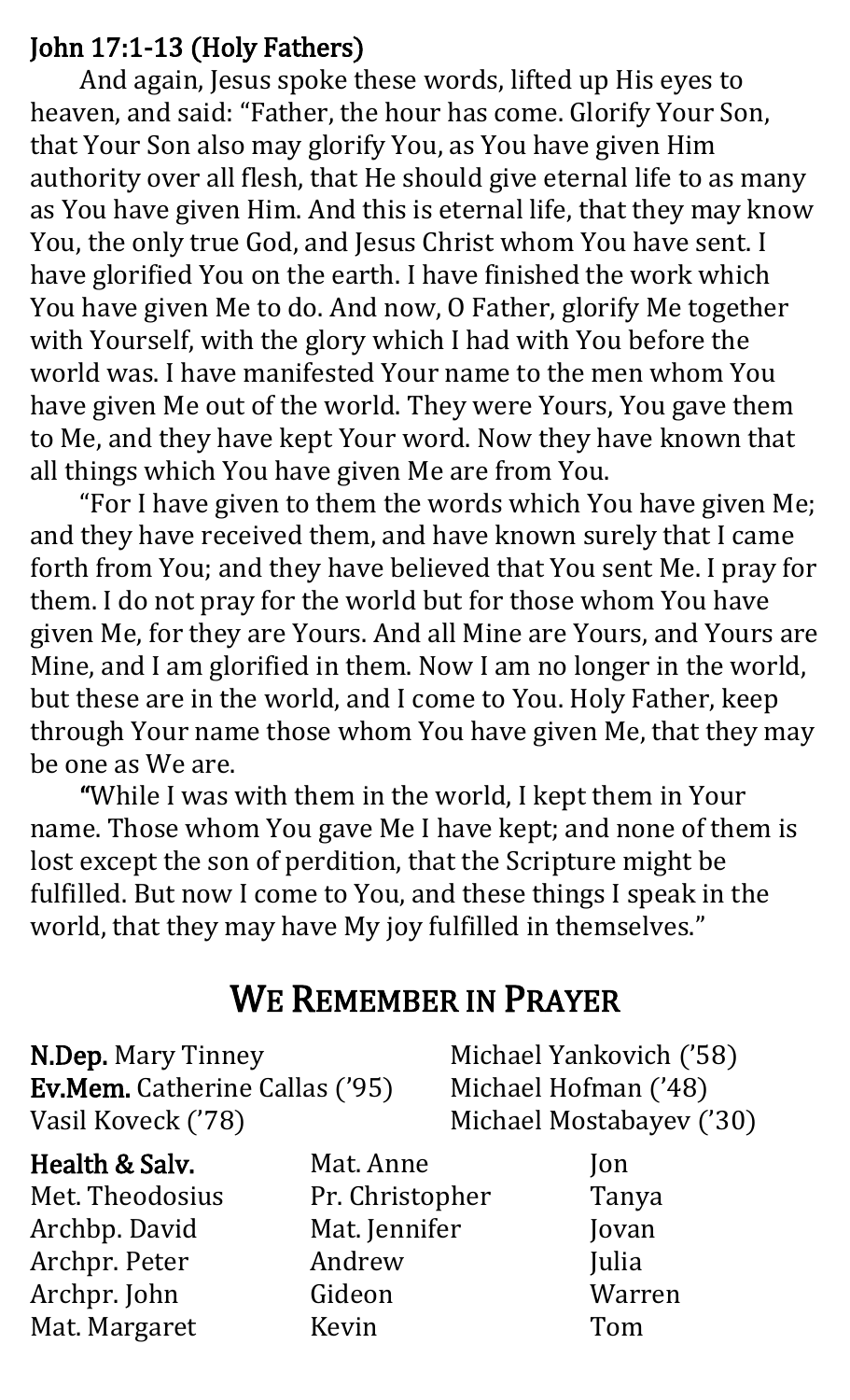| Tina            | Renee    | Tom             |
|-----------------|----------|-----------------|
| <b>Brittany</b> | Carissa  | <b>Beth</b>     |
| Jennifer        | Cynthia  | Elizabeth       |
| Gail            | John     | Snezana         |
| Stacy           | Vern     | <b>Nathan</b>   |
| Jeramie         | Olga     | Kara            |
| Olivia          | Mark     | Ryan            |
| Parker          | Jerry    | <b>Barabara</b> |
| Christine       | Michael  | Thomas          |
| Linda           | Janice   | Carol           |
| Larry           | Dushawna | Christine       |
| Rollie          | Daniel   | Jon             |
| Joseph          | Anthony  | Zoey            |
| Nadia           | Janet    | Dominic         |
| Daniel          | Daryl    | Declan          |
| <b>Brendan</b>  | Diane    | Hudson          |
| David           | Carla    | TaQuana         |
| Sharon          | Susan    | Gene            |
| Michael         | Timothy  | Ayden           |
| Janie           | William  | Hyland          |
| Tanya           | Paul     | Jason           |
| Christopher     | Joseph   | Ted             |
| Nina            | Claudia  |                 |

\*If you know someone who needs prayer, please give their name to Fr Jacob

### ANNOUNCEMENTS

Following the veneration of the cross, we will serve a Panikhida for Fr. Thomas and Mat. Nadine Brown.

We continue to take precautions during the present health crisis. Everyone except celebrants and choir must be masked and maintain distance between groups. Our older members and those with complicating health conditions are encouraged to take advantage of weekday Liturgies. The next will be this Saturday, October 17 for the Holy Prophet Hosea.

The Hall Committee is looking for a new manager for the Orthodox Center to begin January 2021. Nick Rozdelsky is retiring after years of faithful service. This is a paid position, requiring weekend flexibility. Please let Nick or Fr Jacob know if you are interested.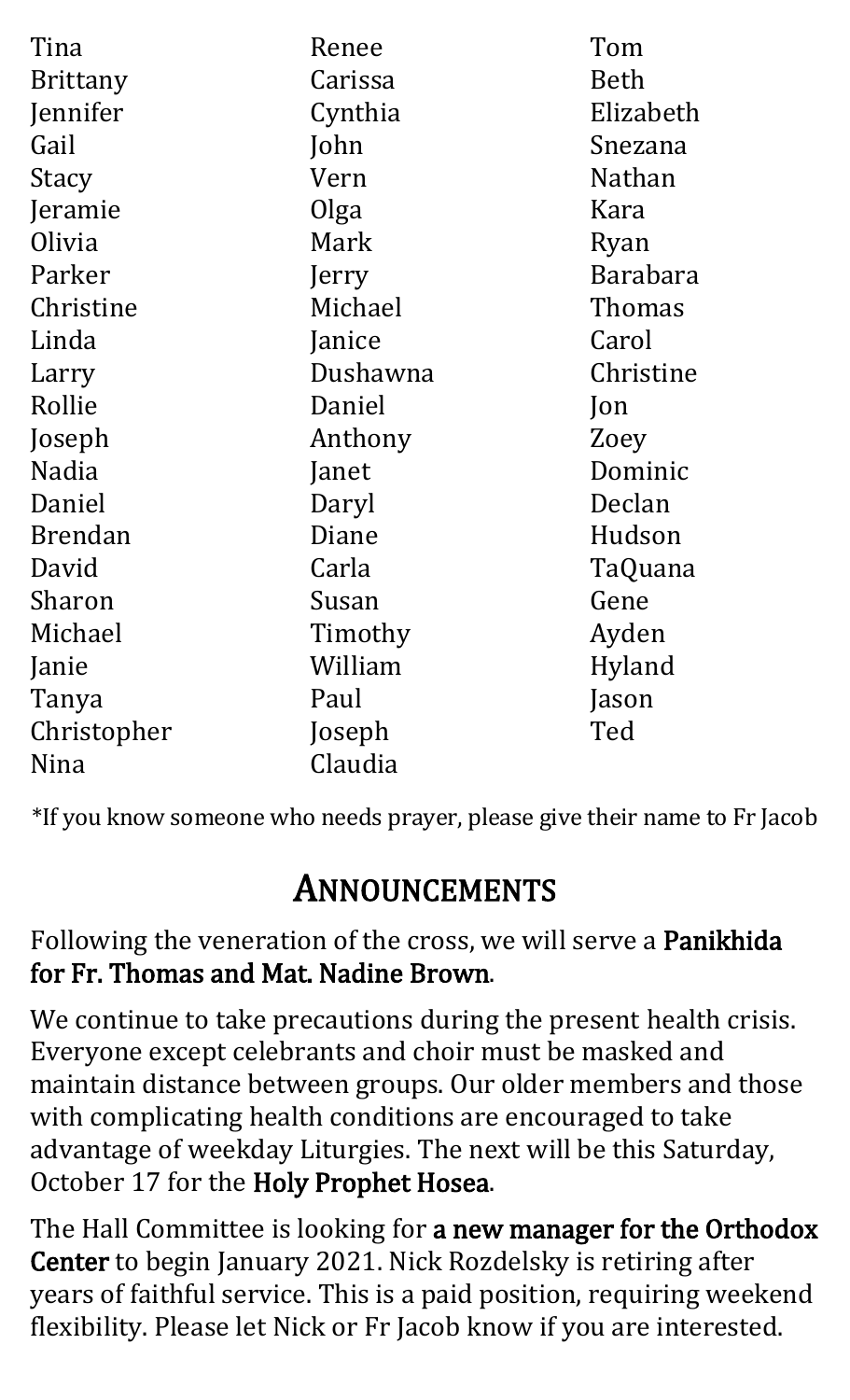For Bible Study this week, read Revelation 9-10.

#### Mark your calendars:

Oct 14: Bible Study (on Zoom) @ 7pm

Oct 17: Divine Liturgy for St. Innocent, Apostle to America @ 10am

Oct 22:Faith Enrichment (at the Church) @ 9:30am

Oct 24: Memorial Saturday Divine Liturgy at St. Mary's cemetery chapel @ 10am

Last week's offerings to the Lord: \$5,740

# Rendering to Caesar what is Caesar's A reflection by His Eminence, our Archbishop Paul

It is important to undertake one's responsibility to vote at elections. We pray in our services for good laws to be established in our country. This is part of our Christian witness. But we also need to understand that our witness to Christ is a transcendent one, made in this world but pointing beyond this world. So, when we go to the ballot box, we vote on matters that are inevitably part of the fallen world. But whether abortion is legal or not doesn't change things; because from the perspective of Orthodox Christianity, the Church does not bless abortion. We are bound by the teaching of the Church. Whether same sex marriage is legal or not doesn't change things, because same sex marriages cannot be blessed in the Church. Whether you believe in gun control or not doesn't change things, because if someone takes the life of another with a gun or other weapon, that person would still be expected to go to confession in the Church. There is a recognition that to take a life of another even if "justified" is not what we were created for. It is symptomatic of something that has gone wrong in the world. Only Christ, by His death on the Cross can make things right. The thief on the cross still suffered the consequence of his crime (capital punishment), but was also forgiven by Christ at the Cross due to his repentance and was told, "this day you will be with me in paradise."